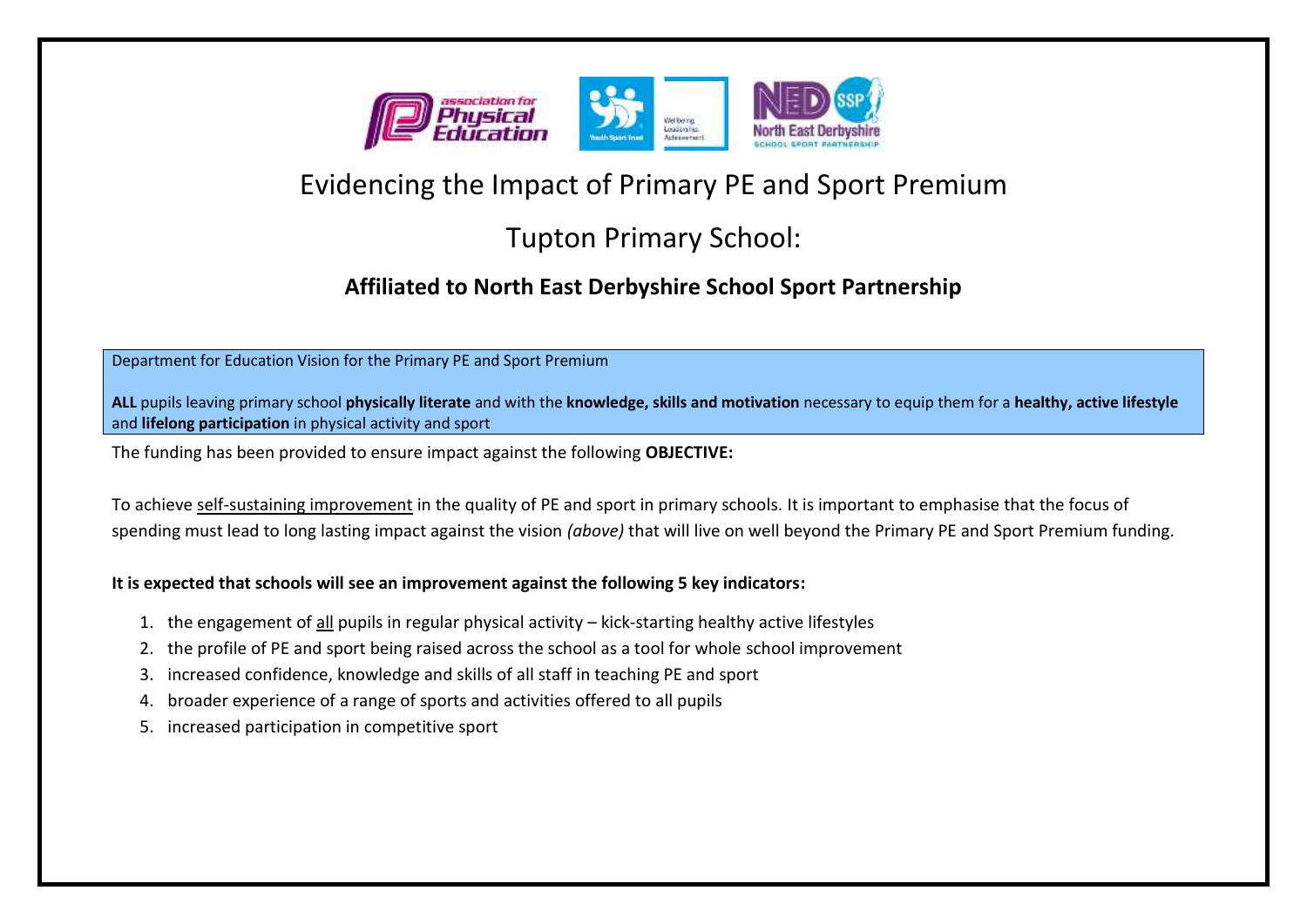#### **Section 1: What have we achieved?**

| Key priorities 2014/2015 (including<br>breakdown of funding):                                                                                                          | Key achievements / What worked well:                                                                                                                                                                                                                                | Pupil impact:                                                                                                                                                                                                                                                                                                              |
|------------------------------------------------------------------------------------------------------------------------------------------------------------------------|---------------------------------------------------------------------------------------------------------------------------------------------------------------------------------------------------------------------------------------------------------------------|----------------------------------------------------------------------------------------------------------------------------------------------------------------------------------------------------------------------------------------------------------------------------------------------------------------------------|
| To maintain the school's commitment to<br>NEDSSP providing children with the<br>opportunity of take part in competitive<br>sports.<br>$2014/2015 \text{ cost} = £2958$ | Every child in school took part in intra-<br>school activities (eg sports day, dance,<br>Sports Relief circuits, Intra-School<br>competitions, ACES).<br>Additional intra-school competitions<br>included:<br>Athletics, cricket, football, netball, tag-<br>rugby. | Yes – without the NEDSSP, the majority of<br>competitions would not take place.<br>Training and opportunities provided by<br>NEDSSP is essential to school maintaining<br>this high volume of participation.<br>For $2015/16$ – increase $\%$ of children<br>taking part in inter-school competitions<br>$(39\% 2014/15).$ |
|                                                                                                                                                                        | 39% of the school took part in inter-school<br>competitions.<br>11% of children in school acted as                                                                                                                                                                  | For $2015/16$ - Increase $%$ of children (from<br>across the school) involved in leadership<br>and volunteering (17% 2014/15).                                                                                                                                                                                             |
|                                                                                                                                                                        | leader/manager/planners of sporting<br>activities – mini-leaders in Y5 and Bronze<br>Ambassadors in Y6.                                                                                                                                                             | For 2015/16 - achieve 'Silver Games<br>Award".                                                                                                                                                                                                                                                                             |
|                                                                                                                                                                        | School Games Bronze awarded for<br>2014/15 academic year.                                                                                                                                                                                                           |                                                                                                                                                                                                                                                                                                                            |
|                                                                                                                                                                        | Children enabled to develop leadership<br>skills and run activities for other children.                                                                                                                                                                             |                                                                                                                                                                                                                                                                                                                            |





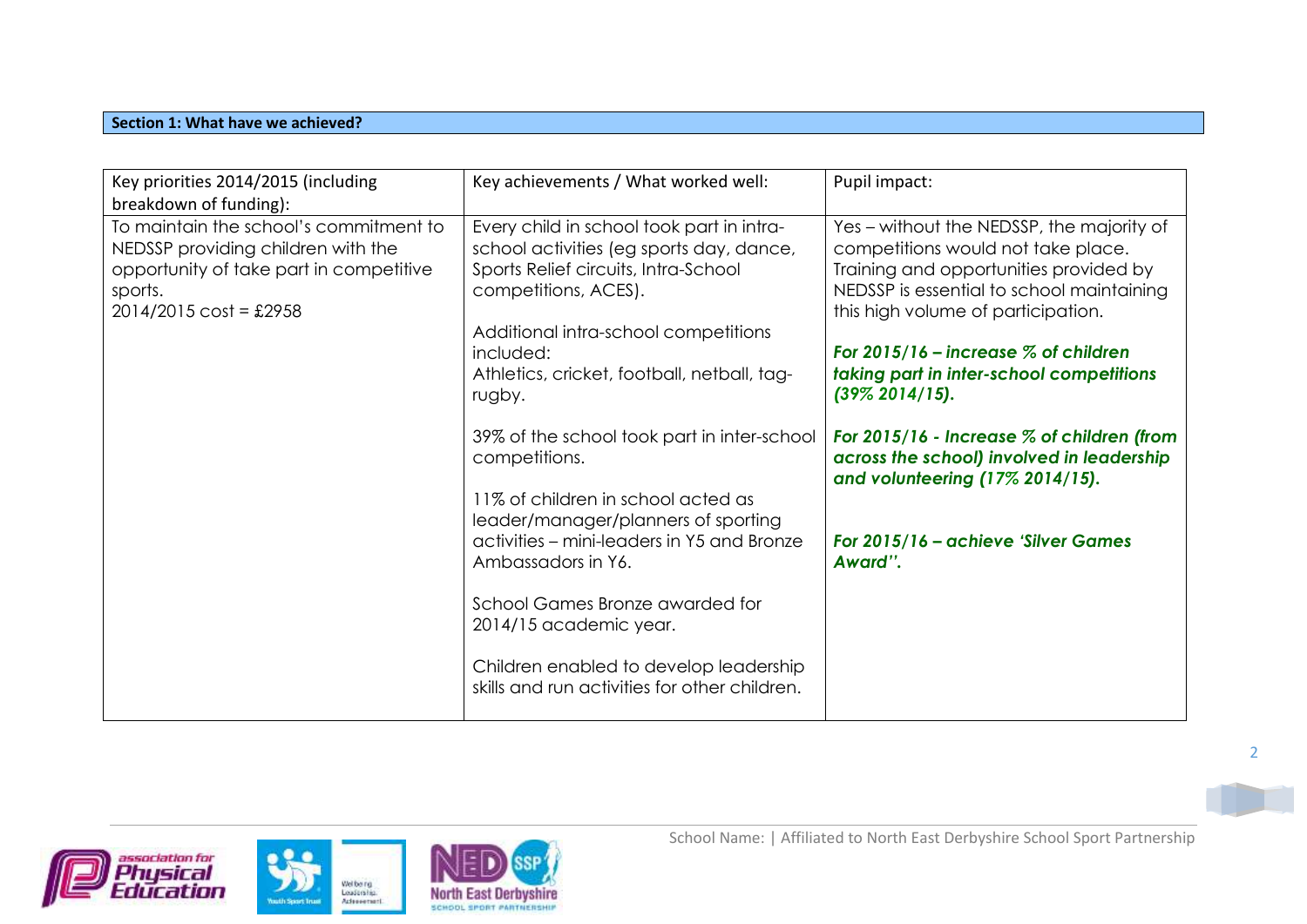| Provision of two Play Leaders at<br>lunchtime. £2730 x2= £5460 | To improve engagement and behaviour<br>at lunchtimes in physical activity and<br>group games. | Yes - Through monitoring by the Pastoral<br>manger and daily liaison before and<br>after lunchtime, it can be evidenced that<br>firstly an increased number of children on<br>a daily basis were engaged in adult led<br>games provided by the play leaders.<br>Along with a reduction in lunchtime issues<br>related to behaviour.<br>To continue this work into next year,<br>linking the school council and 'pupil<br>voice' into the decision making process.<br>To decide on equipment and games for<br>the lunchtimes.<br>To provide further lunchtime support for<br>the play leaders to continue to engage<br>children in group activities - developing<br>both physical and emotional skills. |
|----------------------------------------------------------------|-----------------------------------------------------------------------------------------------|--------------------------------------------------------------------------------------------------------------------------------------------------------------------------------------------------------------------------------------------------------------------------------------------------------------------------------------------------------------------------------------------------------------------------------------------------------------------------------------------------------------------------------------------------------------------------------------------------------------------------------------------------------------------------------------------------------|
|                                                                |                                                                                               |                                                                                                                                                                                                                                                                                                                                                                                                                                                                                                                                                                                                                                                                                                        |

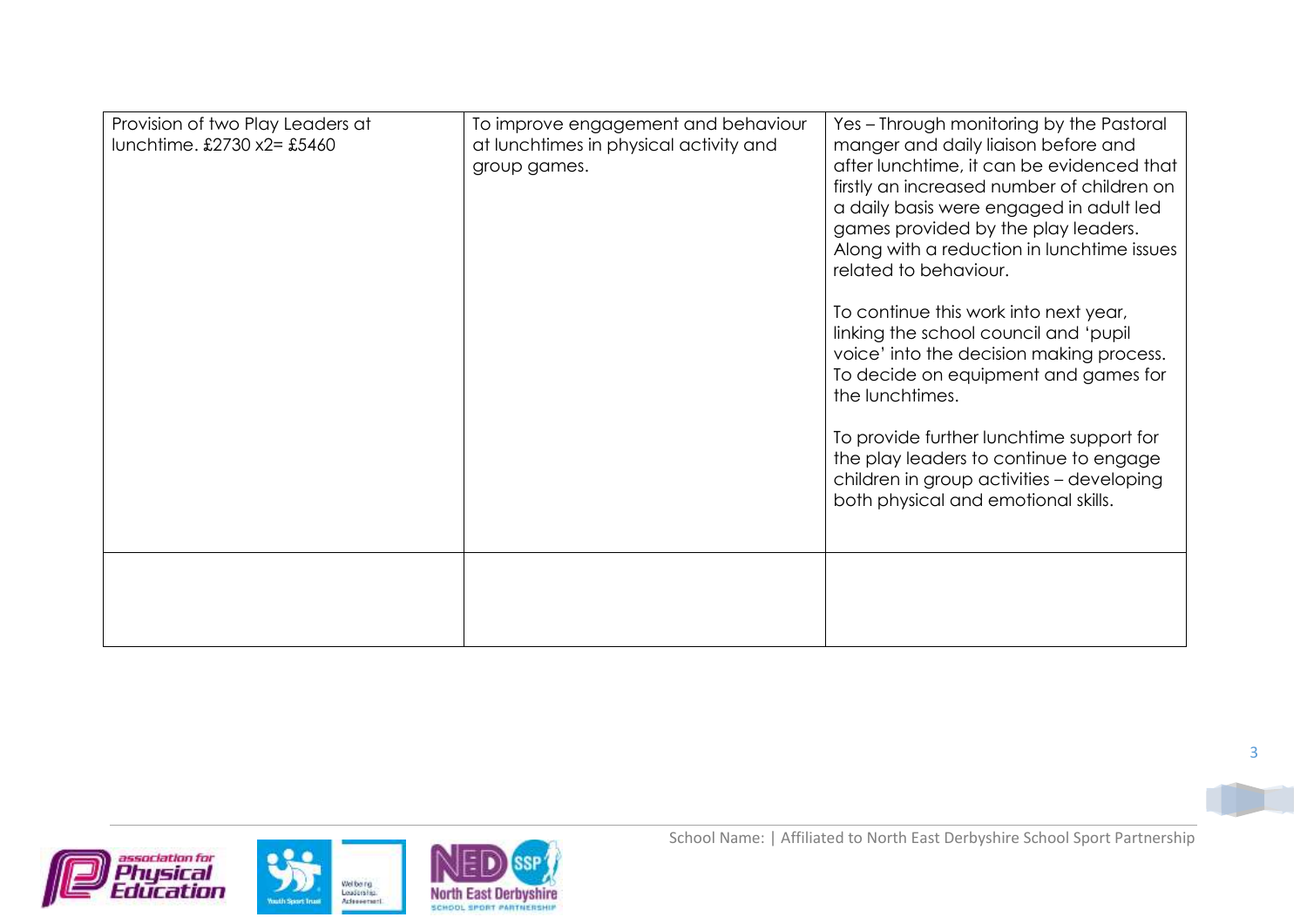#### **Section 2: Provision and budget for 2015/2016 academic year**

| Academic Year:<br>2015/2016                                                                                            |                                                                                                                                                                        | <b>Total fund allocated:</b><br>£8837                                                                                             |                    |                          |                                                                                   |                                                         |                                      |
|------------------------------------------------------------------------------------------------------------------------|------------------------------------------------------------------------------------------------------------------------------------------------------------------------|-----------------------------------------------------------------------------------------------------------------------------------|--------------------|--------------------------|-----------------------------------------------------------------------------------|---------------------------------------------------------|--------------------------------------|
| PE and Sport<br>Premium Key<br><b>Outcome Indicator</b>                                                                | School Focus/<br>planned <b>Impact</b><br>on pupils                                                                                                                    | Actions to<br>Achieve                                                                                                             | Planned<br>Funding | Actual<br><b>Funding</b> | Evidence                                                                          | <b>Actual Impact</b><br>(following<br>Review) on pupils | Sustainability/<br><b>Next Steps</b> |
| 1. the engagement<br>of all pupils in<br>regular physical<br>activity - kick-<br>starting healthy<br>active lifestyles | Maintain<br>commitment to<br>providing<br>children with<br>the opportunity<br>to take part in<br>competitive<br>sport/wider<br>range of PE<br>activities.              | Subscribe to NED<br>SSP<br>Take part in at<br>least 90% of<br>activities<br>arranged by NED<br>SSP                                | £2958              |                          | Attendance at<br><b>NEDSSP</b> events                                             |                                                         |                                      |
|                                                                                                                        | Impact: % of<br>pupils taking<br>part in sporting<br>activities (in<br>addition to 2<br>hours of PE)<br>increased from<br>2014/2015<br>Intra $-100\%$<br>Inter $-39\%$ | Mini leaders-<br>training for staff,<br>implement<br>Summer Term<br>2016<br>Attend 'fun to<br>run' mass<br>participation<br>event | £100               |                          | Mini-leaders<br>trained and<br>successfully<br>running<br>lunchtime<br>activities |                                                         |                                      |







School Name: | Affiliated to North East Derbyshire School Sport Partnership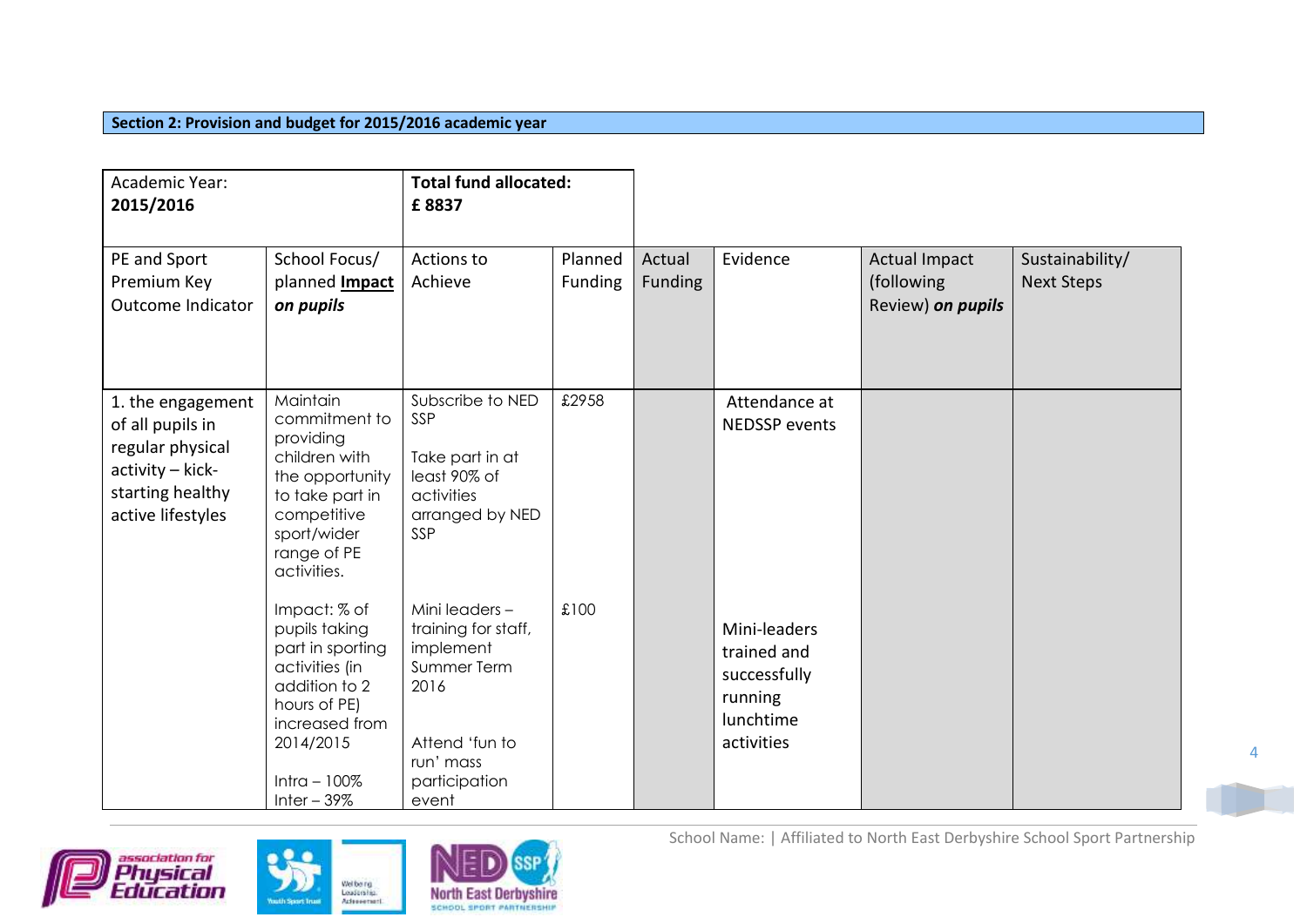|                                                                                                                     | After school-<br>10%                                                                                     | Offer variety of in<br>school PE/sport<br>coaching after<br>school - PE cover<br>supervisor clubs<br>x3 each week for<br>KS1/Ks2 and<br>football            | £15<br>hourly<br>rate | Extra-curricular<br>clubs throughout<br>the week                                                     |  |
|---------------------------------------------------------------------------------------------------------------------|----------------------------------------------------------------------------------------------------------|-------------------------------------------------------------------------------------------------------------------------------------------------------------|-----------------------|------------------------------------------------------------------------------------------------------|--|
|                                                                                                                     |                                                                                                          | Netball<br>equipment<br>And netball<br>coach for Y5/6<br>on a Thursday<br>lunchtime                                                                         | £650                  | <b>Netball Club</b>                                                                                  |  |
|                                                                                                                     |                                                                                                          | Tennis coaching<br><b>Golf Coaching</b>                                                                                                                     | £250<br>£250          | Coaches in<br>school                                                                                 |  |
| 2. the profile of PE<br>and sport being<br>raised across the<br>school as a tool for<br>whole school<br>improvement | To run more<br>intra-school<br>competitions.<br>To maintain<br>and develop<br>displays around<br>school. | <b>Bronze</b><br>Ambassadors to<br>organise intra<br>school<br>competitions<br>Corridor - School<br>Games values<br>linked to our<br>school<br>ethos/vision |                       | Intra-School<br>sports calendar<br>and Games<br>Award - Silver<br>achieved<br>Display in<br>corridor |  |





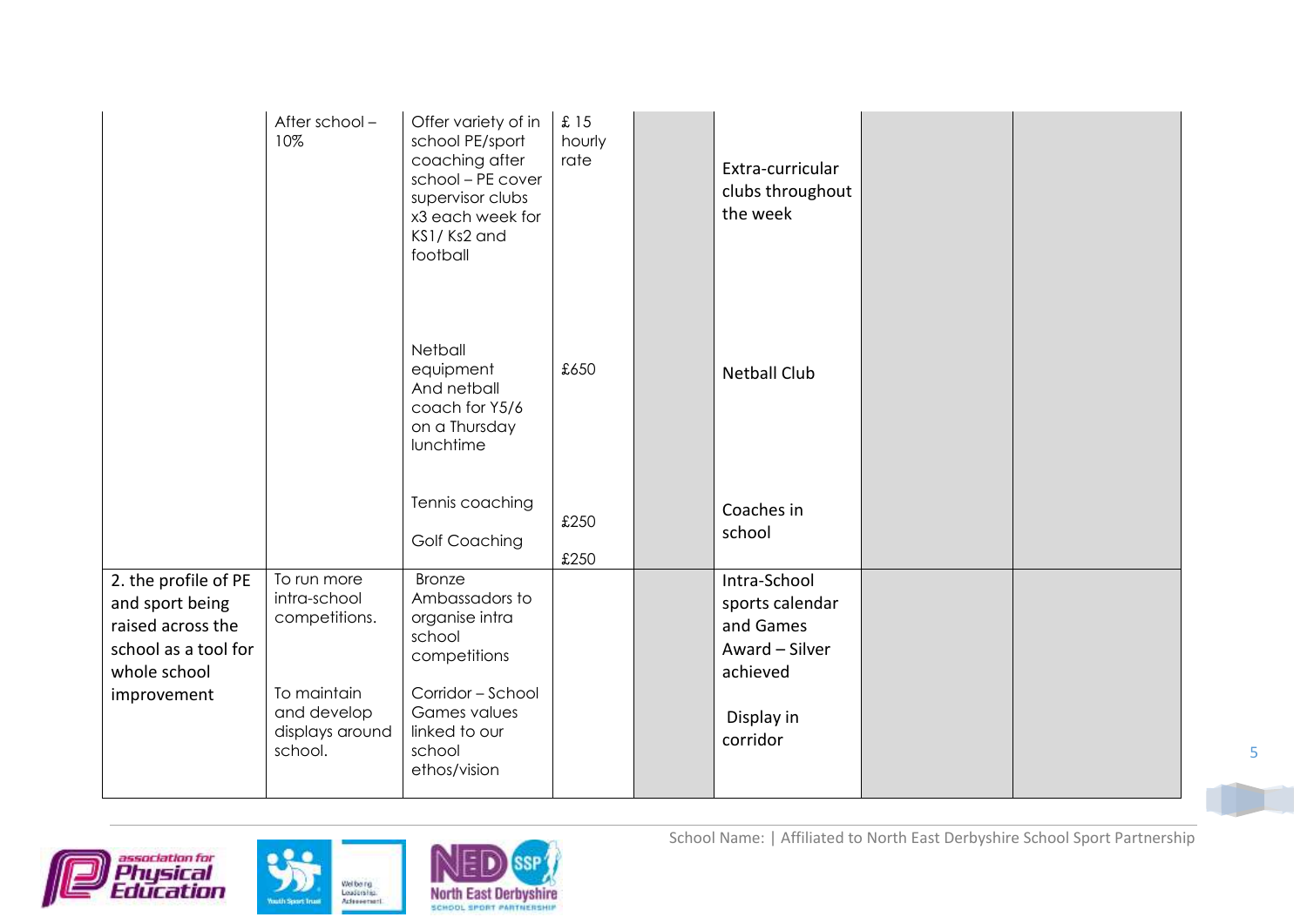|                                                                                                    | Staff to be<br>positive role<br>models.                                                                                                       | Classes - display<br>of variety of PE<br>sport activities<br>chn take part in.<br>Staff take part in<br>whole school<br>activities - ACES,<br>Sports Relief Day,<br>Sports Sponsored<br>event Su6<br>Home-School<br><b>Physical Activity</b><br>Log<br>Visit from local/<br>national athlete<br>as part of Sport<br>for school event. |                      | <b>Staff</b><br>participation<br>evidenced on<br>photos etc<br>Attendance via<br>photos                       |  |
|----------------------------------------------------------------------------------------------------|-----------------------------------------------------------------------------------------------------------------------------------------------|---------------------------------------------------------------------------------------------------------------------------------------------------------------------------------------------------------------------------------------------------------------------------------------------------------------------------------------|----------------------|---------------------------------------------------------------------------------------------------------------|--|
| 3. increased<br>confidence,<br>knowledge and<br>skills of all staff in<br>teaching PE and<br>sport | To improve the<br>confidence in<br>teaching<br>fundamental<br>skills.<br>Impact:<br>children's<br>fundamental<br>skills improved =<br>greater | Subscribe to DCC<br>PE support<br>package<br><b>Twilight sessions</b><br>re teaching<br>fundamentals<br>CPD: assessing,<br>monitoring,                                                                                                                                                                                                | £180<br>£300<br>£300 | Teachers report<br>they have<br>developed<br>confidence in<br>teaching wider<br>range of sport<br>activities. |  |





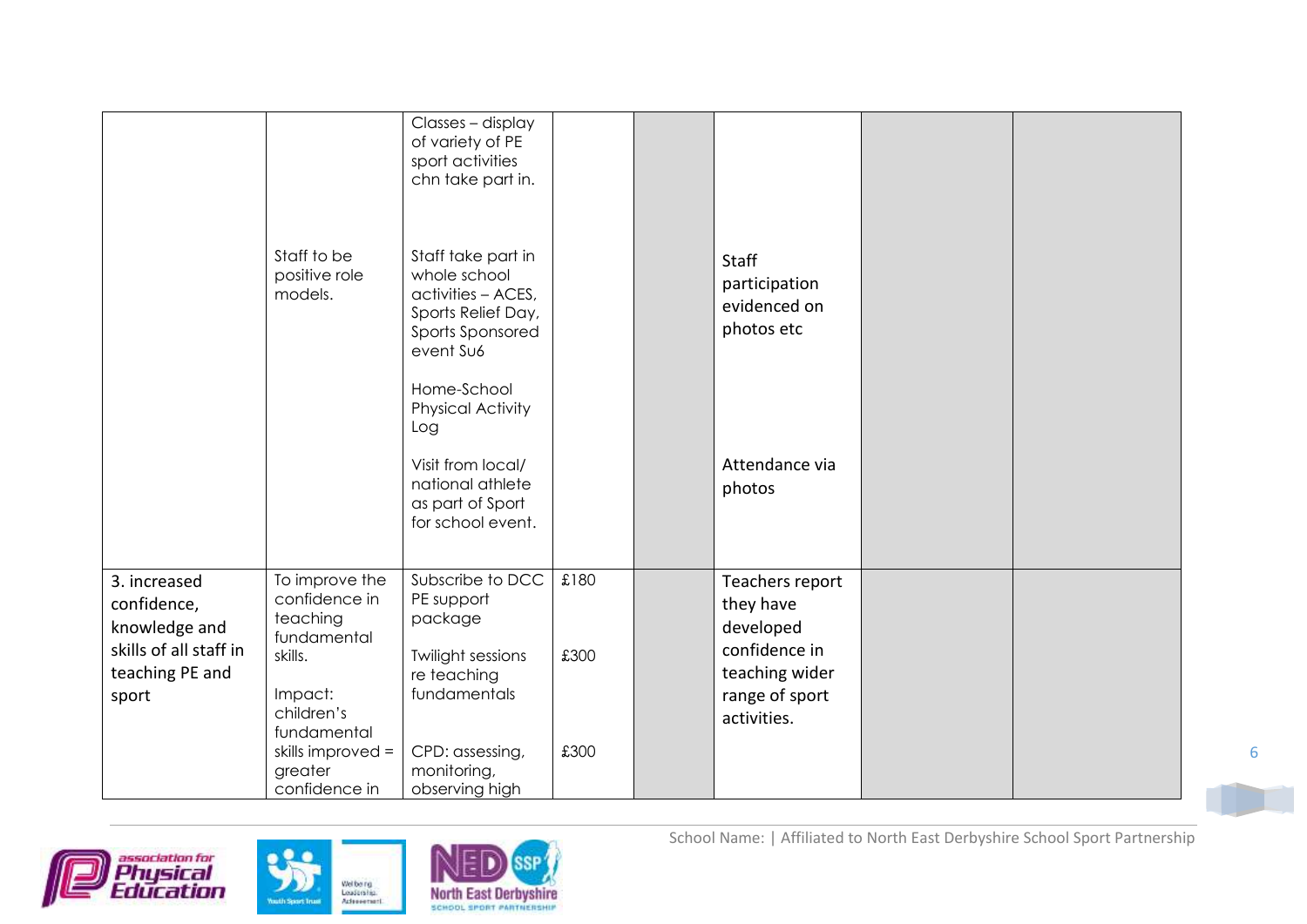|                     | participating in | quality PE         |      |                    |  |
|---------------------|------------------|--------------------|------|--------------------|--|
|                     | sport/PE         |                    |      |                    |  |
|                     | activities.      | <b>NEDSSP</b>      |      |                    |  |
|                     |                  | assessment         |      |                    |  |
|                     |                  | health             |      |                    |  |
|                     |                  | check/training     |      |                    |  |
|                     |                  |                    |      |                    |  |
|                     |                  | and support        | £600 |                    |  |
|                     |                  |                    |      |                    |  |
|                     |                  | Professional       |      |                    |  |
|                     |                  | coaches            |      |                    |  |
|                     |                  | develop teacher    |      |                    |  |
|                     |                  | confidence (eg     |      |                    |  |
|                     |                  | golf, gymnastics,  |      |                    |  |
|                     |                  | athletics, tennis, |      |                    |  |
|                     |                  | Qualitas ?)        |      |                    |  |
|                     |                  |                    |      |                    |  |
|                     |                  | PE coordinator     |      |                    |  |
|                     |                  | cover              |      |                    |  |
| 4. broader          | To maintain      | Offer variety of   |      | Football, netball, |  |
| experience of a     | and expand       | after school       |      | gymnastics,        |  |
| range of sports and | the range of     | PE/sport based     |      | multi-skills,      |  |
|                     | sporting/PE      | activities - PE    |      |                    |  |
| activities offered  | activities       | cover supervisor   |      | athletics          |  |
| to all pupils       | available to all |                    |      |                    |  |
|                     | children.        |                    |      | Mini leaders       |  |
|                     |                  |                    |      |                    |  |
|                     | Impact:          |                    |      |                    |  |
|                     | increased % of   |                    |      | Playground Pals    |  |
|                     | children taking  |                    |      |                    |  |
|                     | part in extra    |                    |      | <b>Bronze</b>      |  |
|                     | curricular sport |                    |      | Ambassadors        |  |
|                     | (10% of school   |                    |      |                    |  |
|                     | 2014/15          |                    |      |                    |  |
|                     |                  |                    |      | Year 6 children    |  |
|                     |                  |                    |      | running            |  |
|                     |                  |                    |      | lunchtime clubs    |  |





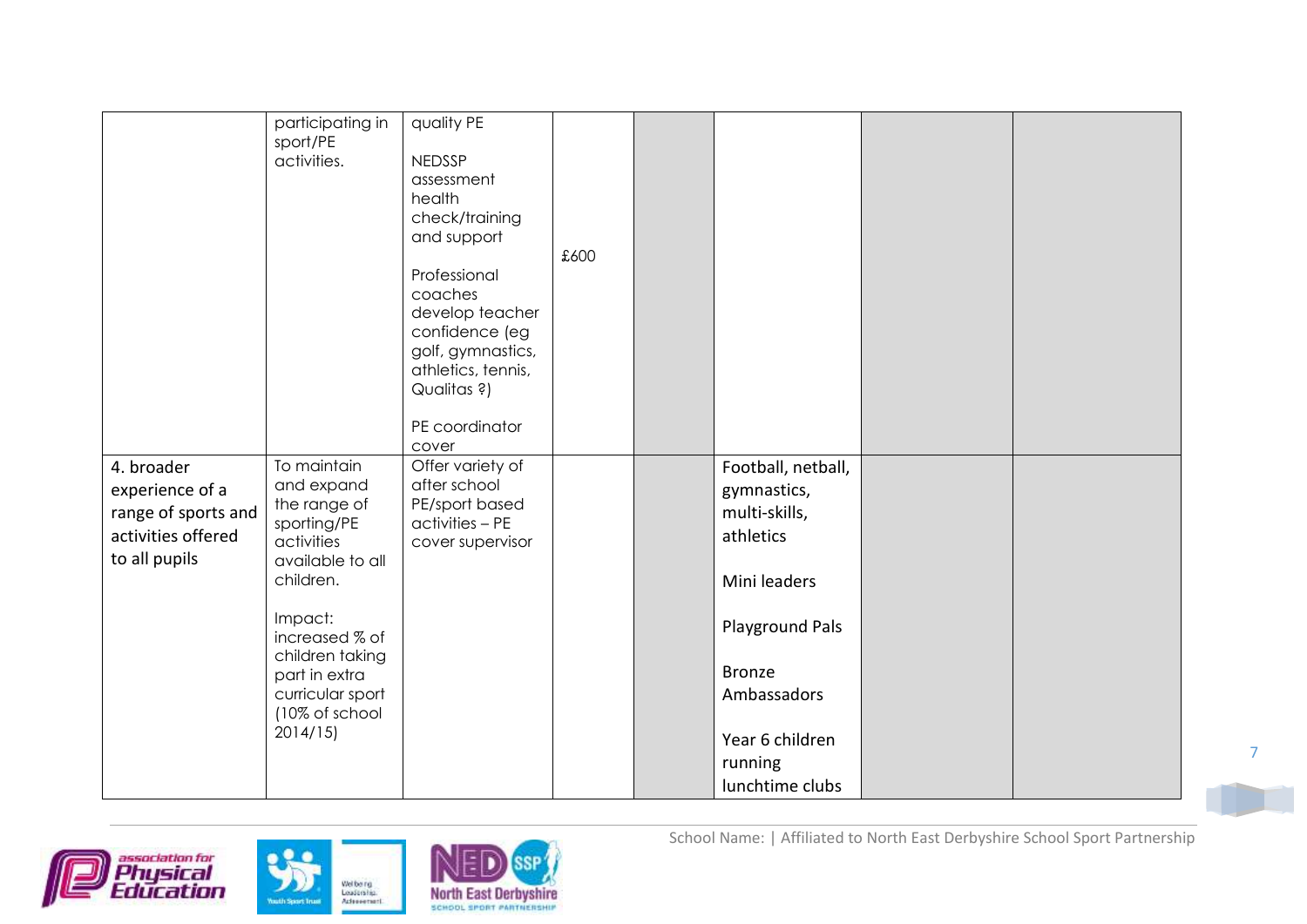|                                                       |                                                                                           | Develop<br>opportunities for<br>chn as leaders of<br>sport/PE activities<br><b>Bronze</b><br>Ambassador<br>training<br>equipment<br><b>PACES</b><br><b>Cross Country</b><br><b>Broader</b><br>opportunities for<br>EYFS/KS1<br>Suggested<br>activities for Sp4-<br>S <sub>U6</sub><br>Orienteering<br>Golf<br>Fitness/circuit<br>training<br>Football-<br>Girls/Boys<br>Athletics | £100                   | for infants       |  |
|-------------------------------------------------------|-------------------------------------------------------------------------------------------|-----------------------------------------------------------------------------------------------------------------------------------------------------------------------------------------------------------------------------------------------------------------------------------------------------------------------------------------------------------------------------------|------------------------|-------------------|--|
| 5. increased<br>participation in<br>competitive sport | To participate<br>in 90%+<br>activities<br>organised by<br><b>NEDSSP</b><br>To organise a | Use ideas above                                                                                                                                                                                                                                                                                                                                                                   | £3000<br><b>NEDSSP</b> | Participation log |  |







School Name: | Affiliated to North East Derbyshire School Sport Partnership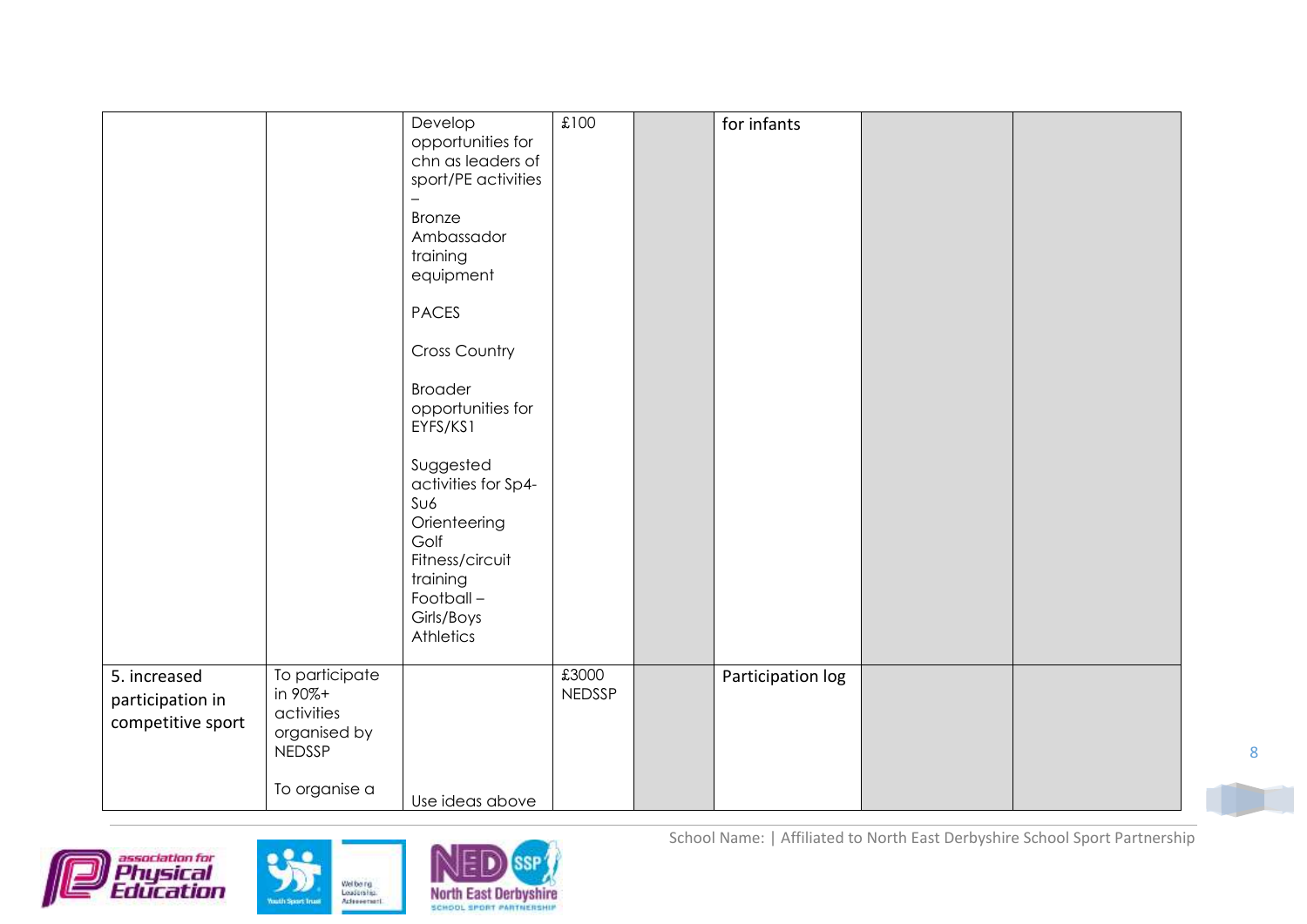| wide variety of<br>extra-curricular<br>PE/sport based<br>activities<br>To organise<br>more intra<br>school<br>competitions<br>To engage<br>more girls in<br>competitive<br>sport<br><b>Bronze</b><br>Ambassadors<br>to organise<br>intra house<br>competitions<br>S <sub>U</sub> T <sub>6</sub><br>Achieve School<br>Games 'Silver' | and from chn to<br>offer wider range<br>through staff &<br>trained coaches<br>Staff to organise<br>class competition<br>in fundamental<br>skills in<br>preparation for<br>Olympic Theme<br>sports day SuT6<br>Circus skills,<br>dance,<br>gymnastic clubs |  | Rio Sports Day<br>planning su2016 |  |
|-------------------------------------------------------------------------------------------------------------------------------------------------------------------------------------------------------------------------------------------------------------------------------------------------------------------------------------|-----------------------------------------------------------------------------------------------------------------------------------------------------------------------------------------------------------------------------------------------------------|--|-----------------------------------|--|
|                                                                                                                                                                                                                                                                                                                                     | KS2 Tag Rugby<br>Euro Football                                                                                                                                                                                                                            |  |                                   |  |
| $Import -$                                                                                                                                                                                                                                                                                                                          | Focus on more<br>chn leading PE /                                                                                                                                                                                                                         |  | <b>Silver Games</b>               |  |







School Name: | Affiliated to North East Derbyshire School Sport Partnership